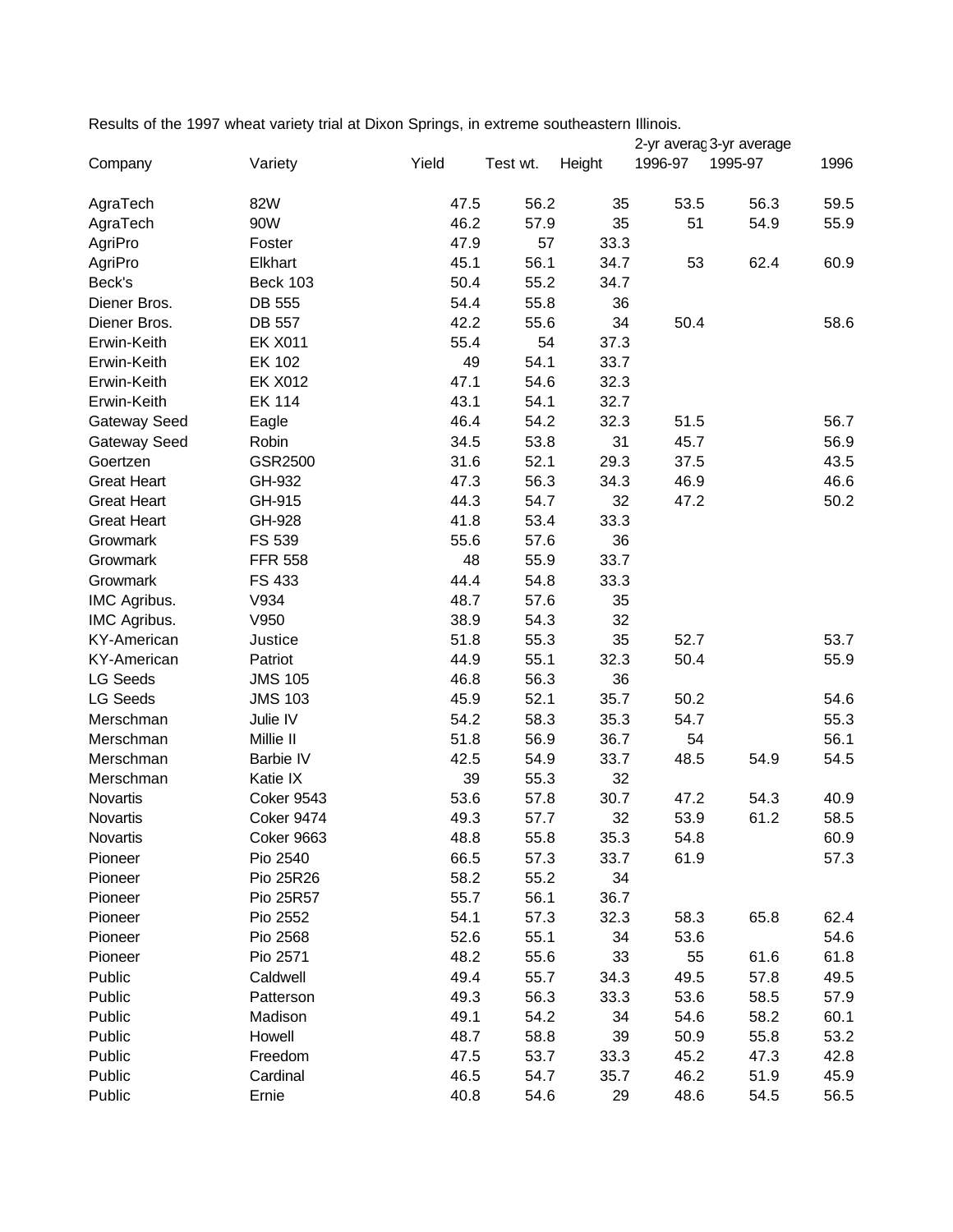| Grant         | 40.2 | 53.4 | 31   | 42.7 | 48   | 45.1 |
|---------------|------|------|------|------|------|------|
| Clark         | 33.8 | 52.7 | 32.7 | 44.3 | 47.9 | 54.7 |
| Hopewell      | 32.6 | 50.3 | 30.7 | 40.6 |      | 48.5 |
| Stine 480     | 50.2 | 54   | 33.7 |      |      |      |
| Stine 470     | 44.3 | 55   | 34.7 |      |      |      |
| Stine 481     | 37.1 | 52.4 | 30.3 | 44.8 | 52.5 | 52.5 |
| SR 204        | 43.7 | 56.5 | 33   | 48.7 | 56.2 | 53.8 |
| SR 205        | 43.5 | 55.6 | 33   | 48.5 | 57.7 | 53.5 |
| SR 211        | 42.9 | 55.7 | 33.3 | 48.7 |      | 54.4 |
| <b>WS-206</b> | 53.3 | 54.6 | 34   | 51.4 |      | 49.4 |
| <b>WS-222</b> | 44.6 | 55.6 | 33   | 51   | 56.8 | 57.4 |
| Wilken 204    | 55.7 | 55.9 | 34.3 |      |      |      |
| Average       | 47.4 | 55.5 | 33.8 |      |      |      |
| LSD 0.10      | 10   | 2.1  | 3.9  |      |      |      |
| CV, %         | 15.7 | 2.8  | 8.5  |      |      |      |
|               |      |      |      |      |      |      |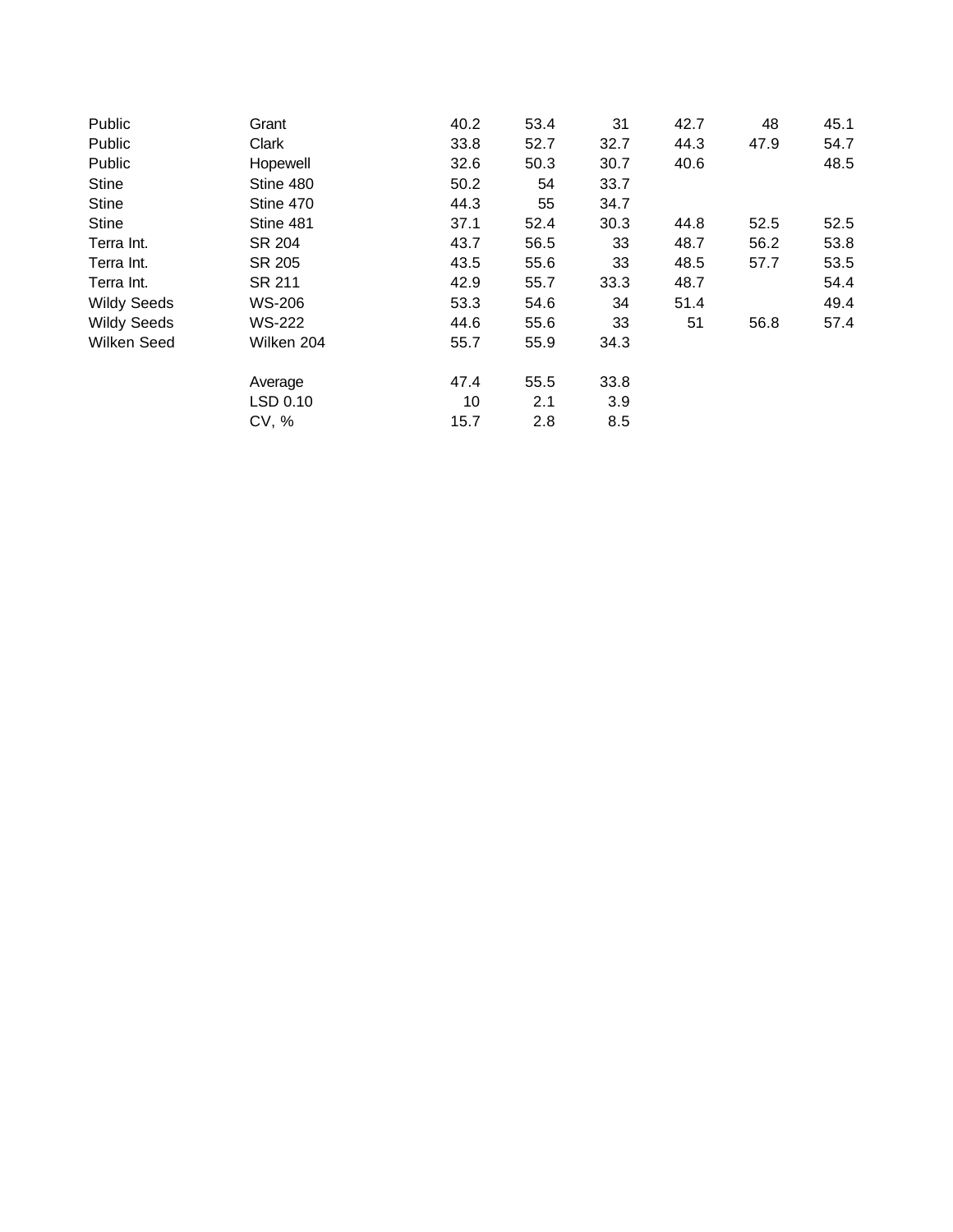| 1995         |  |
|--------------|--|
| 61.8<br>62.7 |  |

81.3

67.6

68.5 75.8

80.8

74.7 74.4 68.4 65.5 65.5 51.5 63.4 66.3